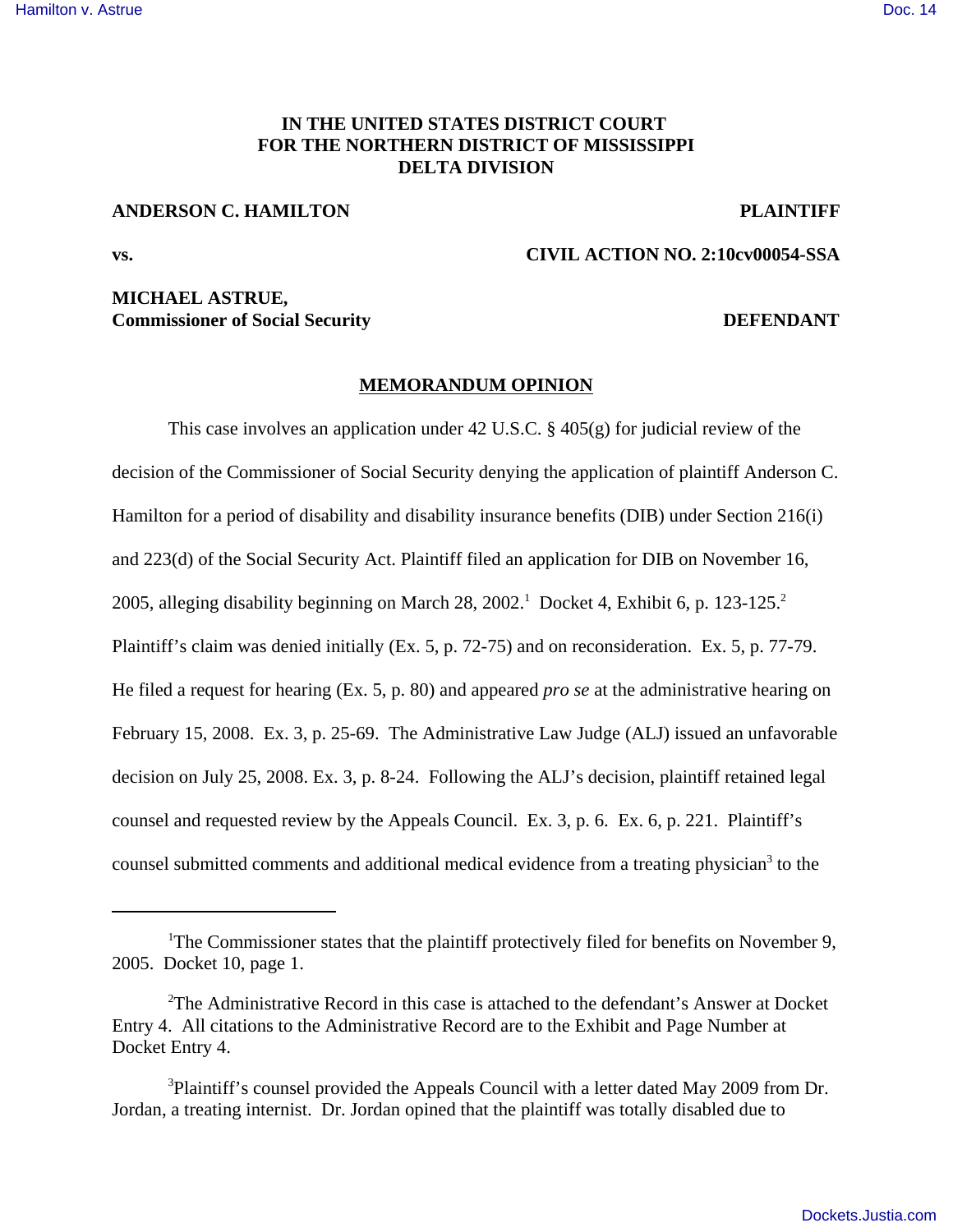Appeals Council (Ex. 7, p. 224-231), which denied the request for review on February 20, 2010. Ex. 3, p. 1-5. Plaintiff filed the instant appeal from the denial of benefits, and it is now ripe for review. Because both parties consented to have a magistrate judge conduct all the proceedings in this case under 28 U.S.C. § 636(c), the undersigned has the authority to issue this opinion and the accompanying final judgment.

#### I. FACTS

Plaintiff was born on March 30, 1965. Ex. 3, p. 11. He was thirty-six years old at the alleged onset of his disability and forty-two years old on the date he was last insured, September 30, 2007. Ex. 6, p. 123. He completed high school and one year of college and had worked previously as a chef.<sup>4</sup> Ex. 3, p. 63. Plaintiff initially claimed disability beginning March 28, 2002 due to "broken back, arthritis, screws in leg, severe bi-polar, heart blockage, lung damage." Ex. 7, p. 151.

The ALJ determined that plaintiff had neck disorder, back disorder, gastro-intestinal disorders, pulmonary disorder, bi-polar disorder and poly-substance abuse and dependence that, in combination, constituted "severe" impairments, but that these impairments did not meet or equal a listed impairment in 20 C.F.R. Part 404, Subpart P, App. 1 (20 C.F.R. 404.1520(d). Ex. 3, p. 14. He found that plaintiff's neck and back disorders did not meet the criteria of Listings 1.04A, -B or -C because the medical evidence did not suggest nerve root compression, spinal arachnoiditis, or spinal stenosis with pseudo-claudication. *Id.* He further held that the

chronic pain, osteopenia, osteoarthritis, bipolar disorder and COPD. Ex. 9, p. 489.

<sup>&</sup>lt;sup>4</sup>Plaintiff testified that his job duties included cooking and supervising (chef and sous chef). Ex. 3, p. 63-66.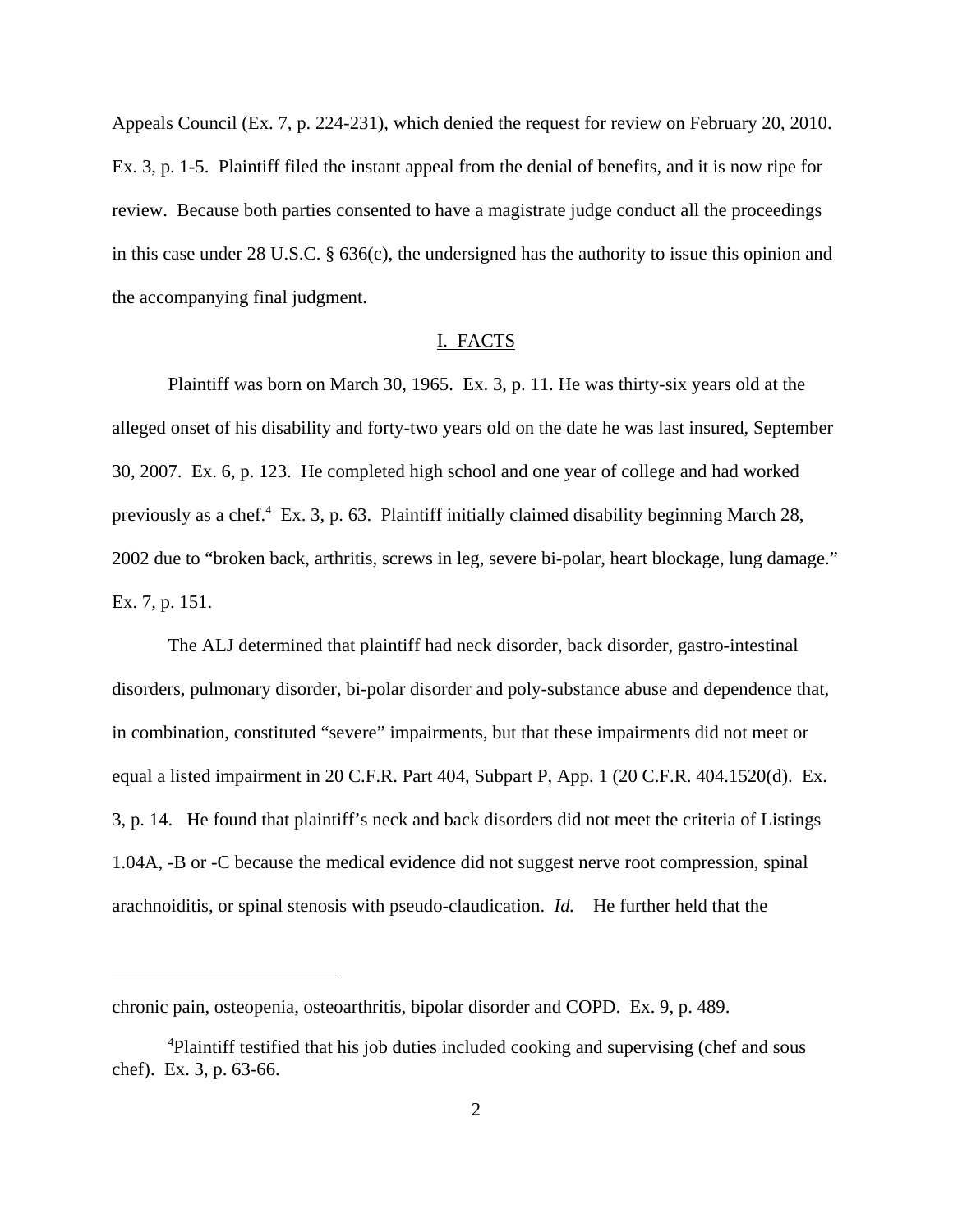plaintiff's gastro-intestinal disorders did not meet the severity required under Listings 5.01, 5.02, 5.03, 5.04, 5.05, 5.06, 5.07, 5.08 or 5.09, and the plaintiff's pulmonary disorder did not meet or medically equal the severity required under Listing 3.01. Ex. 3, p. 14-15. In evaluating the plaintiff's mental impairments, including the poly-substance abuse disorder, the ALJ found that Listings 12.04 and 12.09 were not met.<sup>5</sup> Ex. 3, p. 15.

 The ALJ concluded that, considering plaintiff's "severe" impairments including his poly-substance abuse disorder, the plaintiff retains the Residual Functional Capacity (RFC) to perform a reduced range of light work as defined in 20 C.F.R. 404.1567(b) in that physically he can "lift, carry, push, and pull 20 pounds occasionally and ten pounds frequently. He can stand and walk for six hours in an eight-hour work day and can sit for six hours in an eight-hour work day. He can occasionally perform climbing, balancing, stooping, crouching, kneeling and crawling. He cannot tolerate continuous exposure to temperature extremes, humidity, chemicals, dust or fumes." Ex. 3, p. 15. In evaluating plaintiff's mental issues, the ALJ found that he "retains 'poor to no' abilities to deal with work stresses, function independently, maintain attention and concentration, understand, remember, and carry out complex job instructions or detailed job instructions, behave in an emotionally stable manner, or demonstrate reliability. He retains 'limited but satisfactory' abilities to follow work rules, interact with supervisors, coworkers, and the general public, as well as to understand, remember, and carry out simple job instructions." *Id.*

<sup>&</sup>lt;sup>5</sup>The ALJ found that the plaintiff's "B" criteria mental impairments caused "moderate" restrictions in the activities of daily living and social functioning, "marked" difficulties in maintaining concentration, persistence or pace and one or two episodes of de-compensation. Ex. 3, p. 15.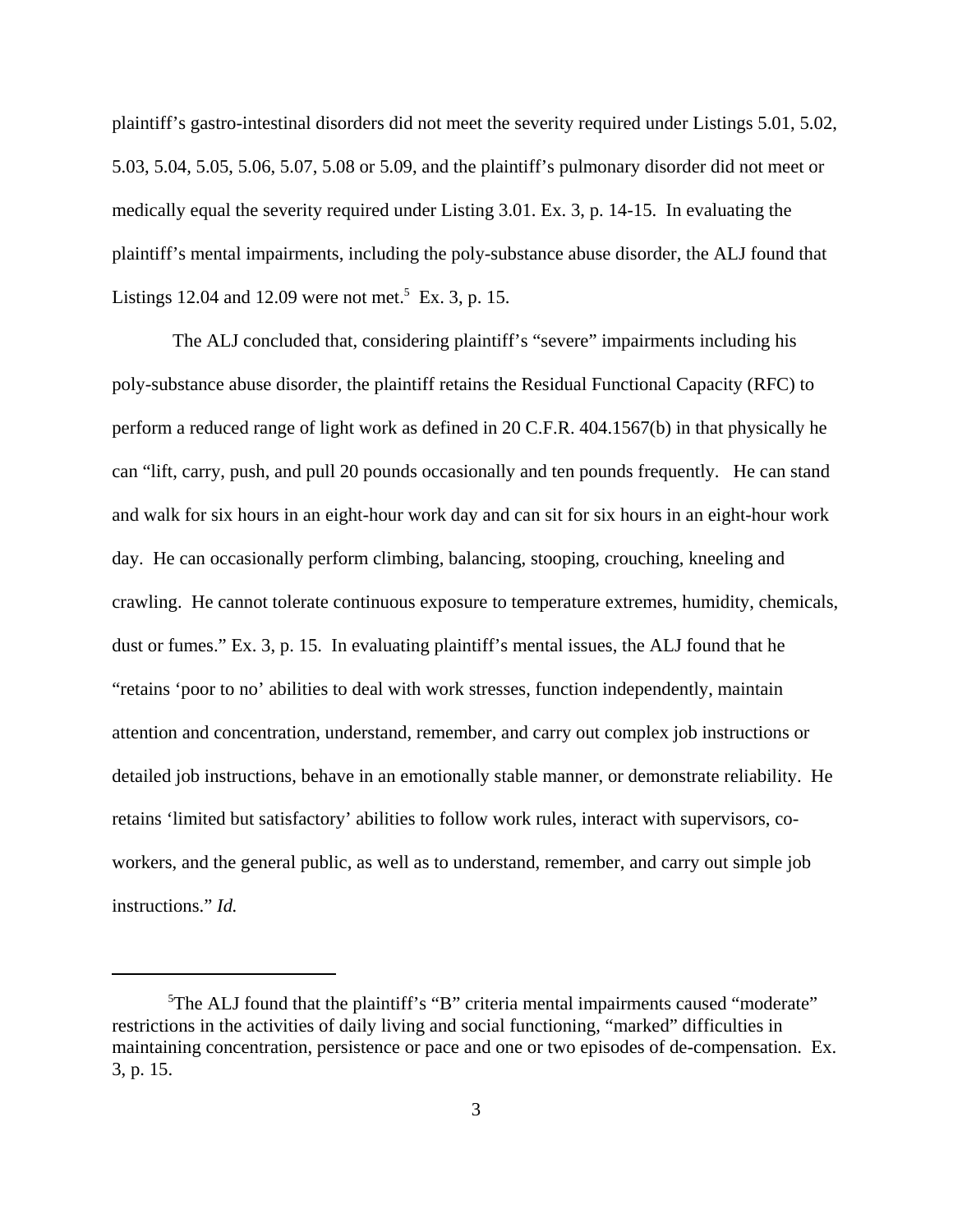After evaluating the evidence in the record, including testimony and interrogatories by a vocational expert [VE], the ALJ held that due to his "severe" impairments, including his polysubstance abuse disorder, plaintiff could not perform his past relevant work. Ex. 3, p. 18. The VE testified explained through interrogatories that a hypothetical individual with the RFC adopted by the ALJ could not perform work as a chef, a skilled job at the light level of exertion, or as a cook, a skilled job at the medium level of exertion.<sup>6</sup> Ex. 7, p. 208. The ALJ further determined that the plaintiff's job skills do not transfer readily to any other occupations (Ex. 3, p. 18), and no jobs exist in significant numbers in the national economy which the claimant can perform. Ex. 3, p. 19.

The ALJ went on to find that the plaintiff's substance abuse disorder constituted a contributing factor material to the determination of disability and examined whether the plaintiff's physical and mental limitations would remain if the plaintiff discontinued his substance abuse. Ex. 3, p.19-24. He found that even without poly-substance abuse the plaintiff would experience "severe" impairments of a back disorder, a gastro-intestinal disorder, a pulmonary disorder, and a bi-polar disorder, and that his physical RFC would not change. Ex. 3, p. 20. In that circumstance, however, plaintiff's mental RFC would be very different, reflecting a limited but satisfactory ability "to understand, remember, and carry out detailed instructions and short, simple instructions; to maintain attention and concentration; to perform activities within a schedule; to sustain an ordinary routine; to work with others without becoming distracted by them; to make simple work-related decisions; to complete a normal work

<sup>6</sup>The VE reasoned that the plaintiff has "poor to no ability to deal with work stresses, function independently, attend or concentrate, understand and carry out detailed or complex job instructions, behave in emotionally stable manner or demonstrate reliability." Ex. 7, p. 208.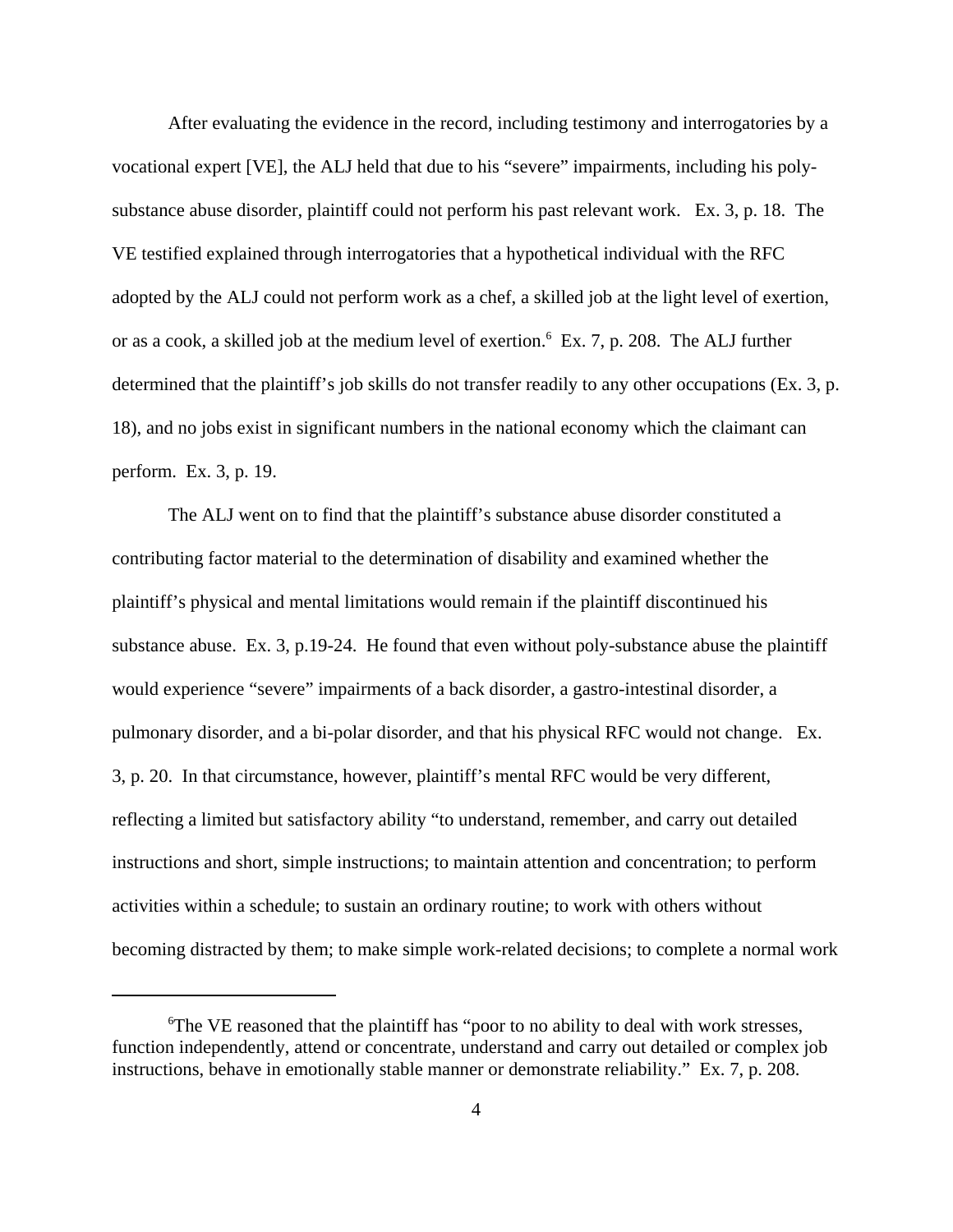day and work week without psychologically-based interruptions; to interact appropriately with the general public and supervisors; to ask simple questions or request assistance; to get along with co-workers without distracting them; to maintain socially appropriate behavior; to respond appropriately to changes in the work setting; to be aware of normal hazards; to travel in unfamiliar places; and to set realistic goals or plans." Ex. 3, p. 20.

The ALJ concluded that given this RFC in the absence of poly-substance abuse, the plaintiff would remain unable to perform past relevant work. Ex. 3, p. 22. In light of the VE's opinion that a person with that RFC could perform other work such as a cashier, a small product assembler and an electrical accessory assembler (Ex. 7, p. 205), the ALJ determined that the plaintiff "would be capable of meeting the intellectual and emotional demands of at least unskilled, competitive, remunerative work on a sustained basis" and therefore was not disabled. Ex. 3, p. 23.

The plaintiff claims the ALJ erred in finding poly-substance abuse material to plaintiff's disability and in failing to develop the record adequately. Docket 9, p. 14-23. The plaintiff further claims that the Appeals council failed to properly consider new and material medical evidence. *Id.*

#### II. STANDARD OF REVIEW

In determining disability, the Commissioner, through the ALJ, works through a five-step sequential evaluation process.<sup>7</sup> The burden rests upon plaintiff throughout the first four steps of this five-step process to prove disability, and if plaintiff is successful in sustaining his burden at

<sup>7</sup> *See* 20 C.F.R. §§ 404.1520 (2003).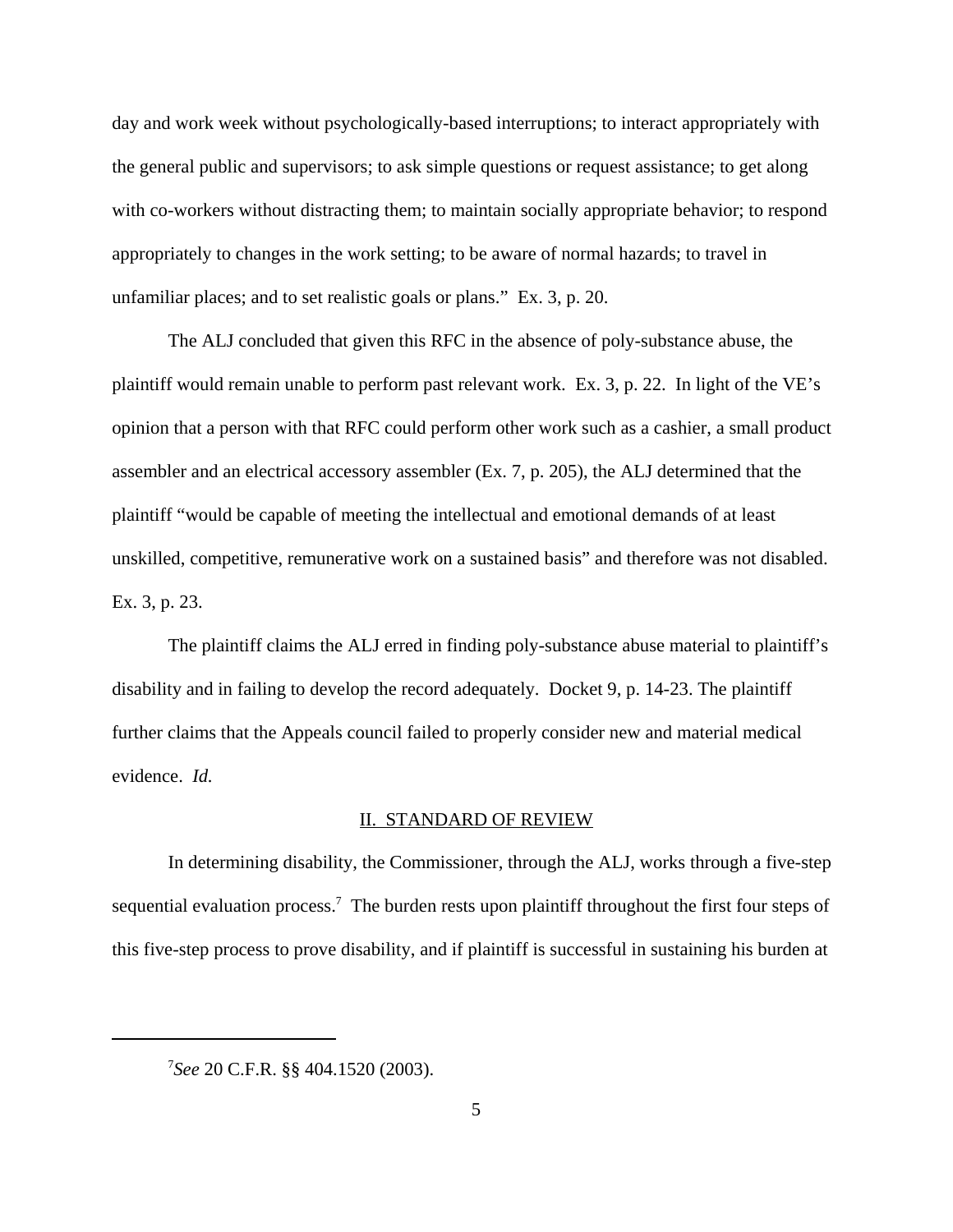each of the first four levels, then the burden shifts to the Commissioner at step five.<sup>8</sup> First, plaintiff must prove he is not currently engaged in substantial gainful activity.<sup>9</sup> Second, plaintiff must prove his impairment is "severe" in that it "significantly limits his physical or mental ability to do basic work activities  $\dots$ ."<sup>10</sup> At step three the ALJ must conclude plaintiff is disabled if he proves that his impairments meet or are medically equivalent to one of the impairments listed at 20 C.F.R. Part 404, Subpart P, App. 1, §§ 1.00-114.09 (2003).<sup>11</sup> If plaintiff does not meet this burden, at step four he must prove that he is incapable of meeting the physical and mental demands of his past relevant work.<sup>12</sup> At step five, the burden shifts to the Commissioner to prove, considering plaintiff's residual functional capacity, age, education and past work experience, that he is capable of performing other work.<sup>13</sup> If the Commissioner proves other work exists which plaintiff can perform, plaintiff is given the chance to prove that he cannot, in fact, perform that work.<sup>14</sup>

This court is limited on appeal to determining whether the Commissioner's final decision is supported by substantial evidence and whether the Commissioner used the correct legal standard. *Qualls v. Astrue*, 339 Fed. Appx. 461 (5th Cir. 2009), citing *Brown v. Apfel*, 192 F.3d

9 20 C.F.R. § 404.1520(b) (2003).

<sup>10</sup>20 C.F.R. § 404.1520(b) (2003).

 $1120$  C.F.R. § 404.1520(b) (2003).

 $1220$  C.F.R. § 404.1520(e) (2003).

 $1320$  C.F.R § 404.1520(f)(1) (2003).

<sup>14</sup>*Muse*, 925 F.2d at 789.

<sup>8</sup>*Muse v. Sullivan,* 925 F.2d 785, 789 (5th Cir. 1991).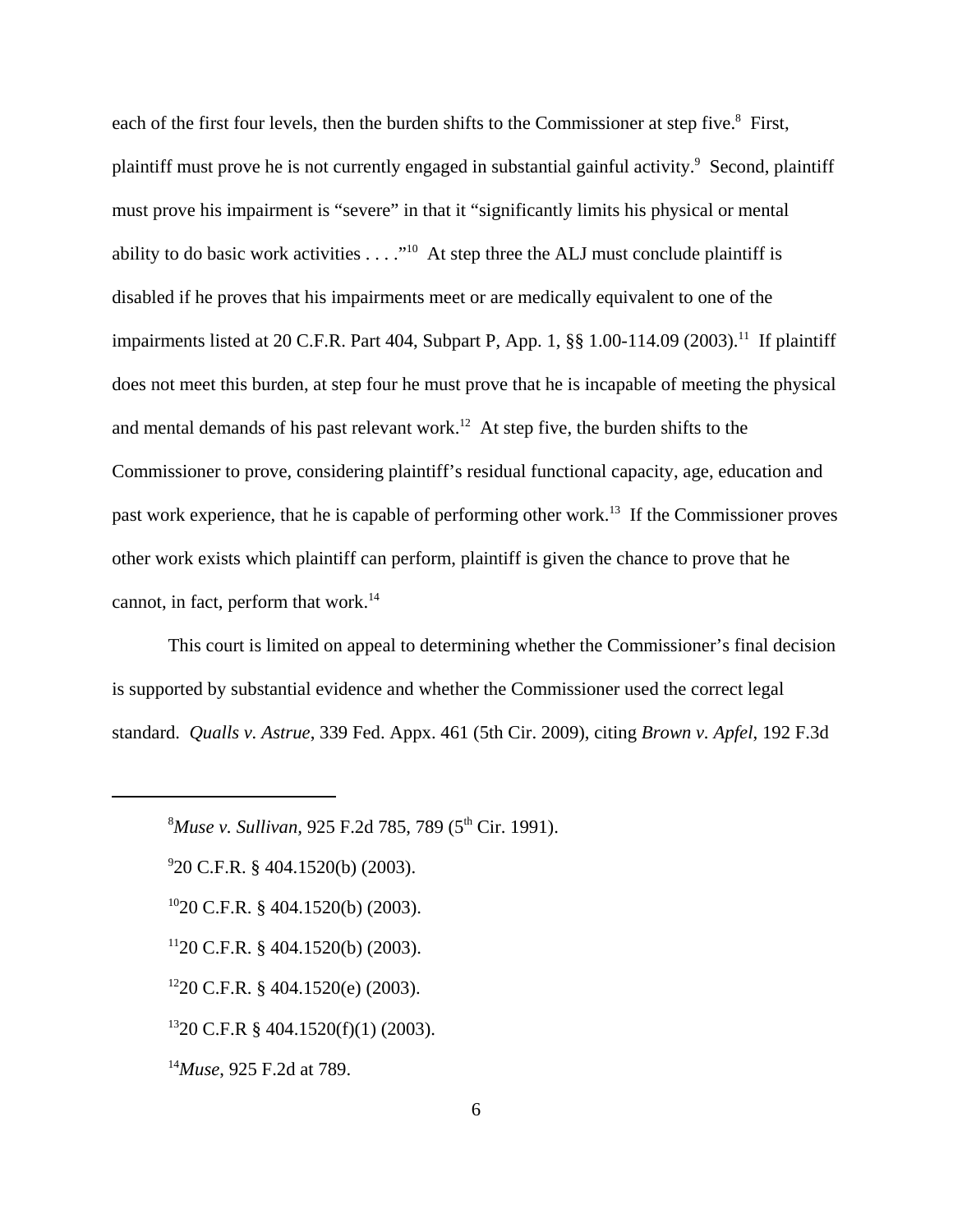492, 496 (5th Cir.1999). The court has the responsibility to scrutinize the entire record to determine whether the ALJ's decision was supported by substantial evidence and whether the proper legal standards were applied in reviewing the claim. *Ransom v. Heckler*, 715 F.2d 989, 992 (5th Cir. 1983). The court has the limited power of review and may not re-weigh the evidence or substitute its judgment for that of the Commissioner,<sup>15</sup> even if it finds that the evidence leans against the Commissioner's decision.<sup>16</sup> In the Fifth Circuit substantial evidence is "more than a scintilla, less than a preponderance, and is such relevant evidence as a reasonable mind might accept as adequate to support a conclusion." *Crowley v. Apfel*, 197 F.3d 194, 197 (5th Cir. 1999) (citation omitted). Conflicts in the evidence are for the Commissioner to decide, and if there is substantial evidence to support the decision, it must be affirmed even if there is evidence on the other side. *Selders v. Sullivan*, 914 F.2d 614, 617 (5th Cir. 1990). The court's inquiry is whether the record, as a whole, provides sufficient evidence that would allow a reasonable mind to accept the conclusions of the ALJ. *Richardson v. Perales*, 402 U.S. 389, 401 (1971). "If supported by substantial evidence, the decision of the [Commissioner] is conclusive and must be affirmed." *Paul v. Shalala,* 29 F.3d 208, 210 (5th Cir. 1994), citing *Richardson v. Perales,* 402 U.S. 389, 390, 28 L.Ed.2d 842 (1971).

If, after the five step sequential process, the ALJ determines that a plaintiff is disabled, but there is medical evidence in the record of drug addiction or alcoholism, the ALJ must determine whether that substance abuse is a "contributing factor material to the Commissioner's

<sup>15</sup>*Hollis v. Bowen*, 837 F.2d 1378, 1383 (5th Cir. 1988).

<sup>16</sup>*Bowling v. Shalala*, 36 F.3d 431, 434 (5th Cir. 1994); *Harrell v. Bowen*, 862 F.2d 471, 475 (5th Cir. 1988).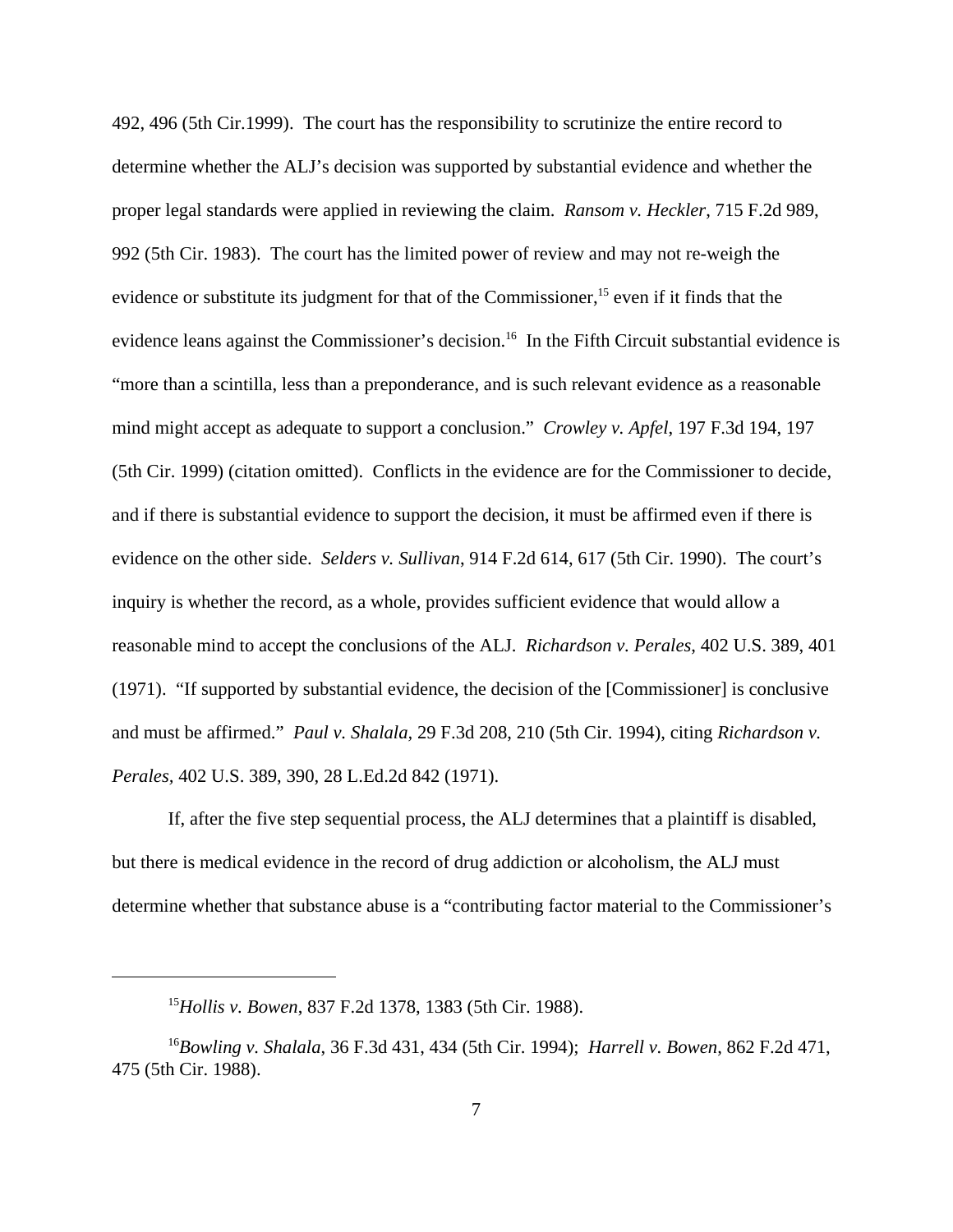determination of disability." 42 U.S.C. § 1382c(a)(3)(J); 20 C.F.R. § 404.1535(a).<sup>17</sup> If the ALJ finds that a plaintiff's "remaining limitations would not be disabling, [the ALJ] will find that [the plaintiff's] drug addiction or alcoholism is a contributing factor material to the determination of disability. 20 C.F.R. § 404.1535(b)(2)(I). If alcoholism or drug addiction is a contributing factor material to the determination of disability, then the plaintiff is not considered disabled and is ineligible to receive benefits. 42 U.S.C.  $\S$  1382c(a)(3)(J). In contrast, drug addiction or alcoholism is not a "contributing factor material to the determination of disability" if the claimant still would be disabled even if he stopped using drugs or alcohol. 20 C.F.R. § 404.1535(b)(1). It is the claimant who "bears the burden of proving that drug or alcohol addiction is not a contributing factor material to [his] disability." *Brown v. Apfel,* 192 F.3d 492, 498 (5th Cir.1999).

### III. DISCUSSION

The plaintiff has not engaged in substantial gainful activity since March 28, 2002,

satisfying step one.<sup>18</sup> Ex. 3, p.13. The ALJ found at step two that plaintiff's neck disorder, back

<sup>&</sup>lt;sup>17</sup>The 1996 Amendments changed the provisions of 42 U.S.C.  $\S\S 423$  and 1382 which are the bases, respectively, for awards of DIB benefits. As amended, the Social Security Act now provides that "[a]n individual shall not be considered to be disabled . . . if alcoholism or drug addition would (but for this paragraph) be a contributing factor material to the Commissioner's determination that the individual is disabled." 42 U.S.C.  $\S § 423(d)(2)(C)$ , 1382c(a)(3)(J). As a means of implementing these reforms, the Social Security Administration adopted regulations which direct the ALJ's mechanical application of the law. 20 C.F.R. §§ 404.1535; 416.935. Under these regulations, a finding of disability is a condition precedent to the requirement that the ALJ inquire as to whether alcoholism or drug addition is a contributing factor to the disability. *Oritz v. Apfel*, 39 F. Supp. 2d (D. Kan. 1998) ("Sections 404.1535(a) and 416.935(a) . . . clearly demonstrate that the Commissioner must find disability before applying the amendatory language.").

<sup>&</sup>lt;sup>18</sup>The plaintiff earned \$6,700.00 in 2003 and \$3,559.22 in 2004. However, the ALJ found that these earnings did not constitute "substantial gainful activity" within the meaning of the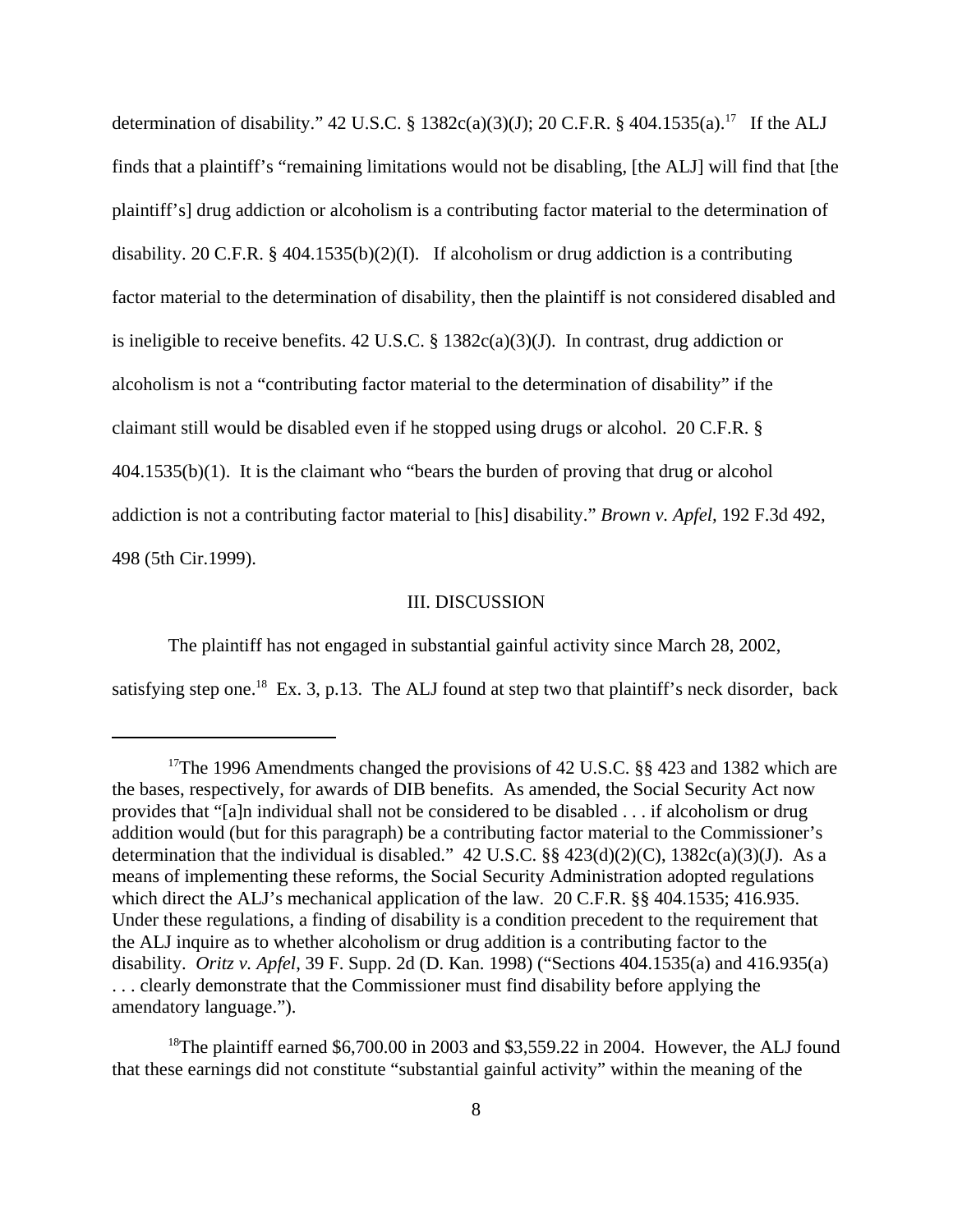disorder, gastro-intestinal disorders, pulmonary disorder, bi-polar disorder and poly-substance abuse and dependence, in combination, were severe impairments. Ex. 3, p. 14. He found at step three that plaintiff's impairments did not meet the stringent requirements set out in the listings,<sup>19</sup> and at step four that plaintiff could not return to his past work. Ex. 3, p. 14-15. The ALJ concluded at step five that the plaintiff is not capable of performing other work and, when his poly-substance abuse is included with plaintiff's other impairments, he is disabled. Ex. 3, p. 19.

As required by 20 C.F.R. § 404.1535, the ALJ then evaluated the plaintiff's claim under the drug addiction and alcoholism analysis. In light of the two consultative evaluations by Dr. Leonard, the ALJ determined that plaintiff's "long-standing and ongoing poly-substance abuse and dependence constitute a contributing factor material to the determination of disability," and he is therefore not disabled. Ex. 3, p. 21, 23. The ALJ relied on Dr. Leonard's comprehensive mental status evaluation of January 2006, which reported that the plaintiff "appeared alert and oriented with goal-directed thoughts, an appropriate affect, a euthymic mood, fair to good concentration, and an estimated average to high average intelligence," and on Dr. Leonard's evaluation of October 2007, at which the plaintiff "appeared fully oriented and alert, with primarily goal-directed thoughts, a cheerful mood, an appropriate affect, good concentration, and an estimated high average intelligence." Ex. 3, p. 21. Dr. Leonard detailed plaintiff's conflicting reports of substance abuse,<sup>20</sup> yet apparently believed that the plaintiff was sober

Social Security Act. Ex. 3, p. 13-14.

<sup>19</sup> *See Selders v. Sullivan*, 914 F.2d 614, 617, 619 (5th Cir. 1990), citing *Sullivan v. Zebley*, 493 U.S. 521, 110 S.Ct. 885, 891-92 (1990) (claimant bears the burden of proof to show medical findings that he meets each element of the listing).

<sup>20</sup>In January 2006, Dr. Leonard reported that "[plaintiff] first drank alcohol at 15 y/o and last used it six mo[nths] ago. He has been attending AA 2-3/wk for 3 mo[nths], since his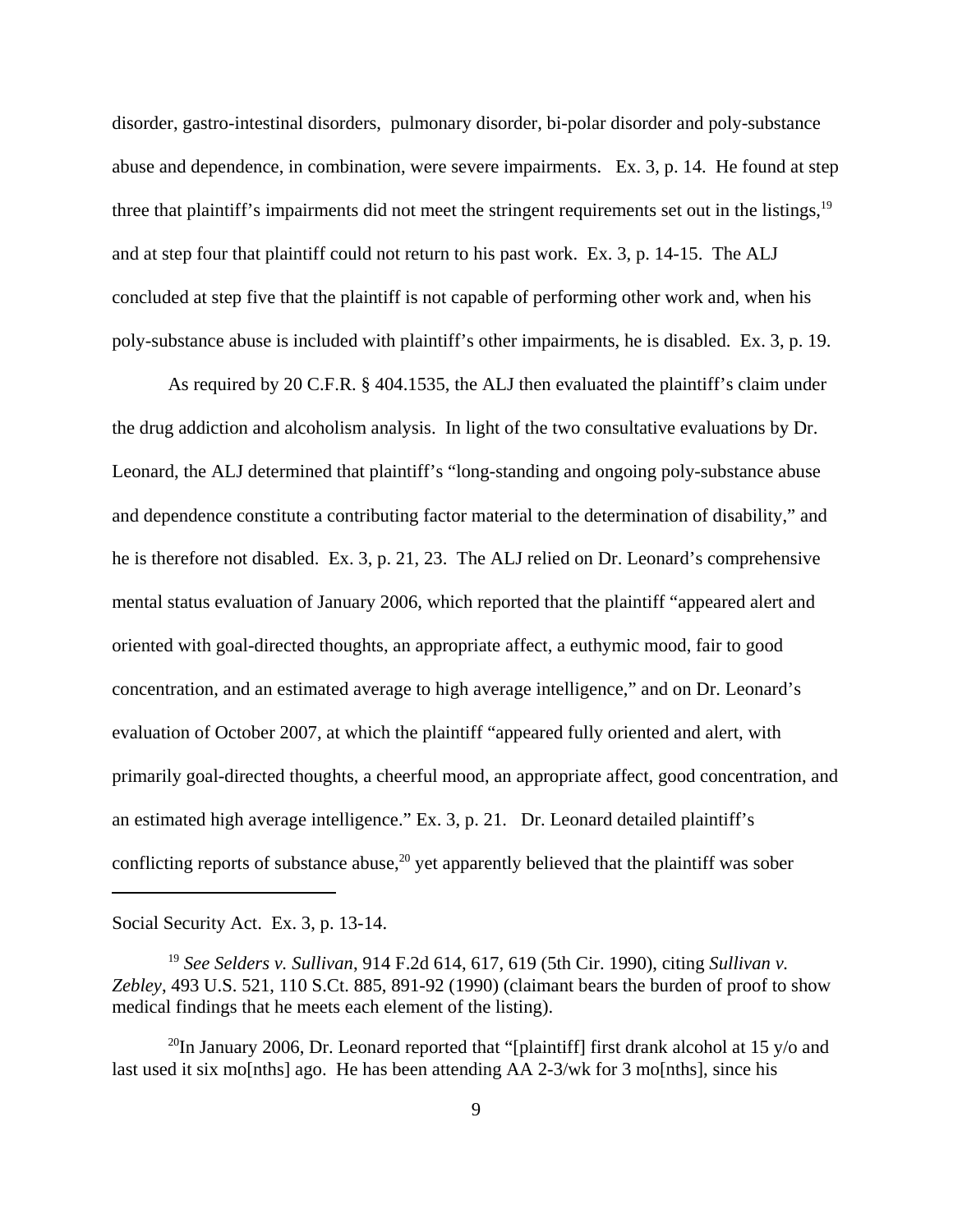during his evaluations, as argued by the Commissioner. The ALJ ultimately determined that Dr. Leonard's *opinions* did "not account for the [plaintiff's] poly-substance abuse disorder"<sup>21</sup> (Ex. 3, p. 17), but he nevertheless relied on the doctor's *reports* when he decided plaintiff's RFC absent

poly substance abuse.

The ALJ also considered consultative examinations by Dr. Powers,<sup>22</sup> Dr. Greenberg and

discharge from Parkwood hospital. However he denied ever having any problems due to his alcohol usage. He did report drinking alcohol "all the time." He did drink at work, often to "chill out"from his mania. He presently does not drink alcohol. He last used cocaine five years ago, and last used marijuana at 20 y/o." Ex. 8, p. 319. In October 2007, Dr. Leonard reported that the plaintiff's description of his alcohol and drug history was not consistent with his prior evaluation. In contrast with his prior statements, he reported [h]e first drank alcohol at 17 y/o, and last used it 2 years ago. He drank heavily from 28-31 y/o, and he quit drinking when he met his wife. When asked about meeting his wife 12 years ago, but quit drinking 2 years ago, he reported he quit drinking heavily 2 years ago, but admitted to sneak drinking occasionally which leads to conflicts with his spouse. He denied problems due to alcohol, including no DUI. He reported never having an alcoholic blackout. He reported never being told he has a substance abuse problem. When asked about attending AA meetings as stated in his last report, he did admit that his wife has told him he had a problem with alcohol. He also indicated that from 28- 30 y/o he would drink a fifth of whiskey per night. He has used marijuana in his 20's, he last used cocaine 10 years ago, he used LSD and methamphetamine in high school. He denied injecting any illicit drugs, then corrected himself and reported injecting heroin for one year when 19 y/o after he broke his back, and he also got "hooked" on pain meds at that time." Ex. 9, p. 386.

 $21$  The ALJ chose not to credit Dr. Leonard's opinion to determine the first RFC [which included poly-substance abuse] because his opinion "does not account for the [plaintiff's] polysubstance abuse disorder." Ex. 3, p. 17. However, in addition to relying on Dr. Leonard opinion to infer that abuse was a contributing factor, the ALJ gave significant weight to the doctor's opinion when he determined the second RFC [in the absence of poly-substance abuse]. *Id.*

 $^{22}$ Dr. Powers, a state agency psychologist, assessed the plaintiff's mental function and found that his "residual functional capacity allows for routine, repetitive tasks here. [Plaintiff] can concentrate adequately and attend to tasks to the extent that simple work is possible. [Plaintiff] can avoid hazards, remember and understand basic tasks and carry them out. [Plaintiff] can relate to co-workers and supervisors and can psychologically complete a normal workweek. There are no severe limitations that would preclude simple work." Ex.8, p. 322-325. The ALJ found that his assessment established that the plaintiff's impairments were severe but that his opinion appeared consistent with the RFC adopted in absence of substance abuse, supporting the ALJ's RFC. Ex. 3, p. 20, 22.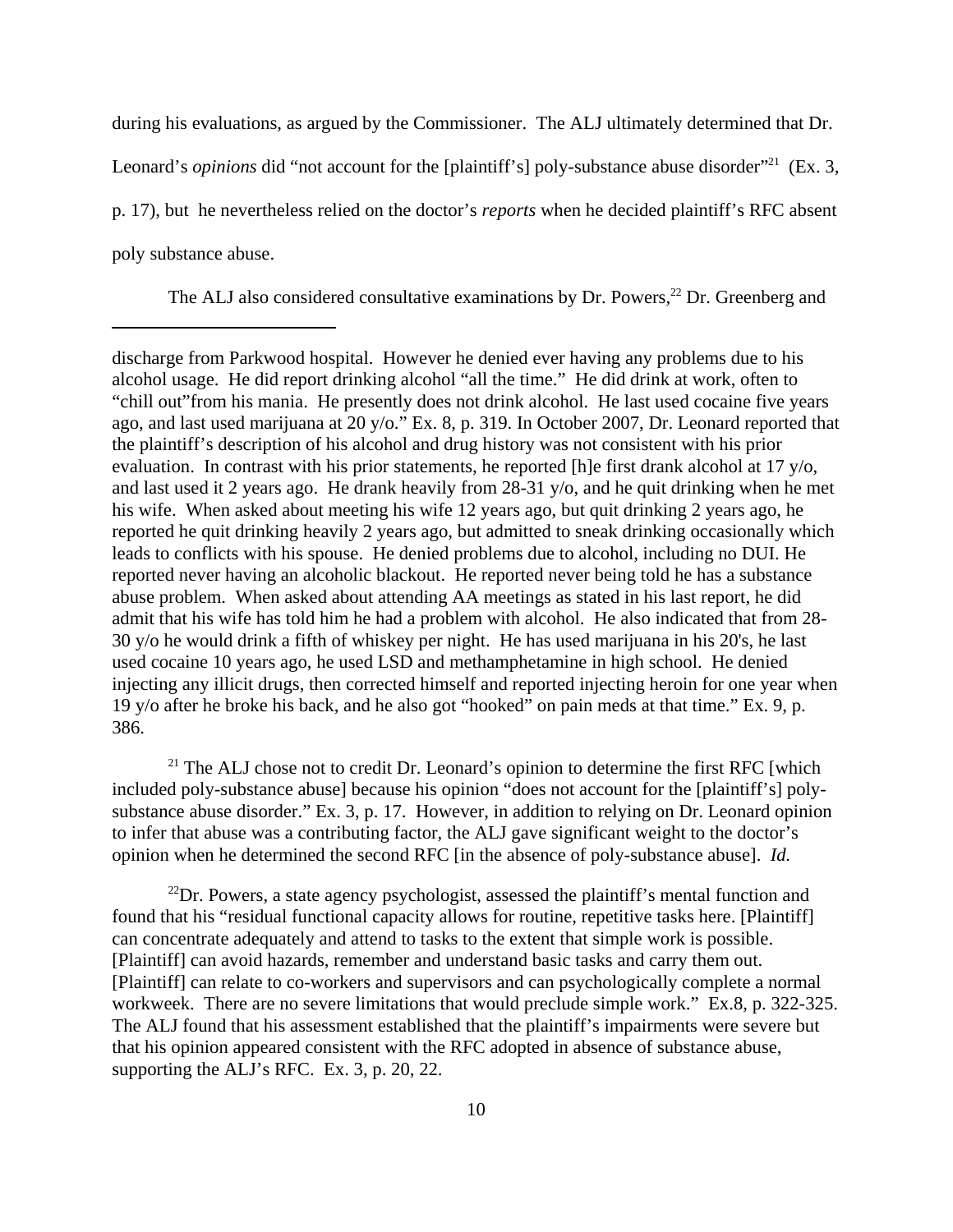Dr. Randolph, and afforded them varying degrees of weight in evaluating the plaintiff's limitations including the poly-substance abuse. Ex. 3, p. 11-24. However, as the plaintiff argues, the relevant inquiry is "what limitations would remain if [the plaintiff] retained sobriety."

In the face of this contradictory evidence regarding the extent and history of plaintiff's substance abuse, $^{23}$  the ALJ found "longstanding and ongoing" abuse of multiple substances – including cocaine, marijuana, LSD, methamphetamine and prescription pain medications (Ex. 3, p. 21) – which required him to determine whether the plaintiff's remaining limitations would be disabling if plaintiff did not abuse such substances. 20 C.F.R. § 404.1535(b)(2)(I). The plaintiff contends on appeal that because the record is devoid of medical evidence projecting the limitations that would remain if the plaintiff stopped using drugs or alcohol, the ALJ committed reversible error. Docket 9, p. 16-17.

The Commissioner argues that the ALJ properly evaluated the plaintiff's claim and properly relied on Dr. Leonard's finding that the plaintiff was functioning "fairly well" during his "apparent absence of poly-substance abuse." Docket 10, p. 9. The Commissioner further argues that the ALJ properly discounted the opinion of the plaintiff's treating physician, Dr. Collins, because he "did not have the opportunity to assess Plaintiff during a period of sobriety." Docket 10, p. 10.

The ALJ afforded little weight to plaintiff's treating psychiatrist, Dr. Collins, when he

 $^{23}$ In addition to the contradictions discussed in Dr. Leonard's evaluations, the ALJ noted numerous discrepancies in the medical records and plaintiff's testimony regarding his substance abuse. Ex. 3, p. 21. The medical records reflect abuse of marijuana, crack cocaine, powder cocaine, prescription pain medications and heroin (Ex. 9, p. 259-267, 384-390), including hospitalization for heroin abuse. Ex. 8, p. 246-258. The plaintiff testified that he last used cocaine approximately 10 years ago and never received institutional assistance for cocaine abuse. Ex. 3, p. 58-62. He further denied the abuse of prescription medication. Ex. 3, p. 59.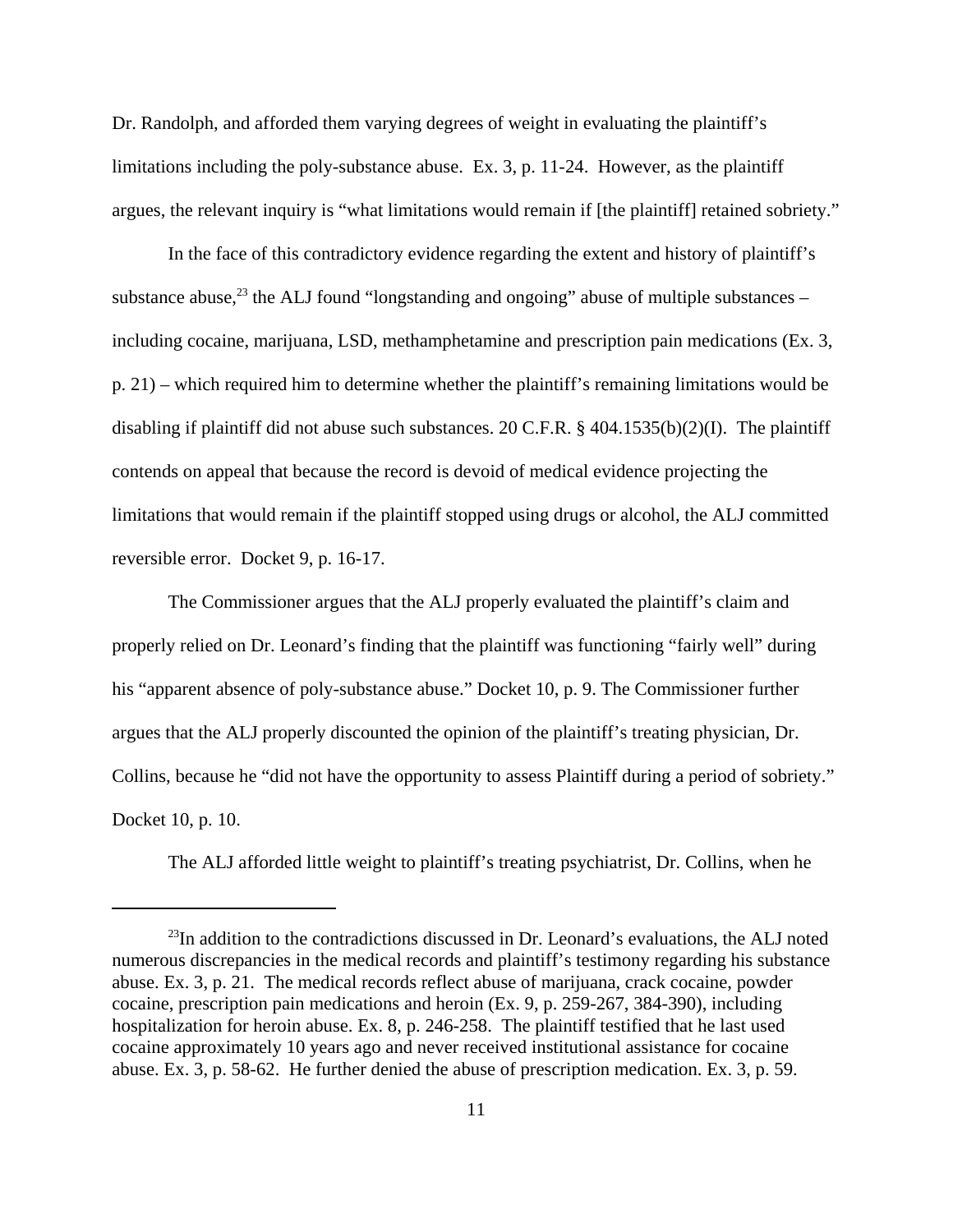determined plaintiff's mental residual functional capacity in the absence of drug and alcohol abuse because "Dr. Collins's conclusion makes no reference to the claimant's apparent polysubstance abuse." Ex. 3, p. 17. In a letter dated March 23, 2006, however, Dr. Collins reported treating the plaintiff since 2002 for "Bipolar Disorder-Mixed State, Severe" and described his bipolar disorder as "chronic, severe and refractory to multiple treatment interventions." Ex. 8, p. 376. Dr. Collins stated that the plaintiff had started multiple jobs and college classes, but that his efforts were frustrated by his psychiatric symptoms, including erratic mood swings with irritability, impaired concentration, hyperactivity, racing thoughts, insomnia, poor judgment, impulsivity and impaired reality testing. *Id.* He opined that the plaintiff was intelligent and motivated but could not perform job duties on a consistent basis and felt that plaintiff was totally and permanently disabled. *Id.* 

Although the ALJ inferred that "Dr. Collins undertook no assessment of the degree to which the claimant's apparent ongoing poly-substance abuse constitutes a contributing factor material to the determination of disability," (Ex. 3, p. 17), he never sought clarification or additional information from Dr. Collins on this critical issue. Furthermore, the ALJ assumed that Dr. Leonard evaluated the plaintiff during bouts of sobriety and that Dr. Collins did not have such an opportunity, but Dr. Leonard's reports do not specifically state that the evaluation was performed to the exclusion of substance abuse, as appears to have been required of Dr. Collins.

An ALJ has a duty to contact a treating physician or other medical sources "[w]hen the evidence . . . receive[d] from [a] treating physician . . . is inadequate . . . to determine whether [a claimant] is disabled." 20 C.F.R.  $\S$  404.1512(e), 416.912(e). These regulations further provide "additional evidence or clarification *will* be sought" [emphasis added by the court] "when the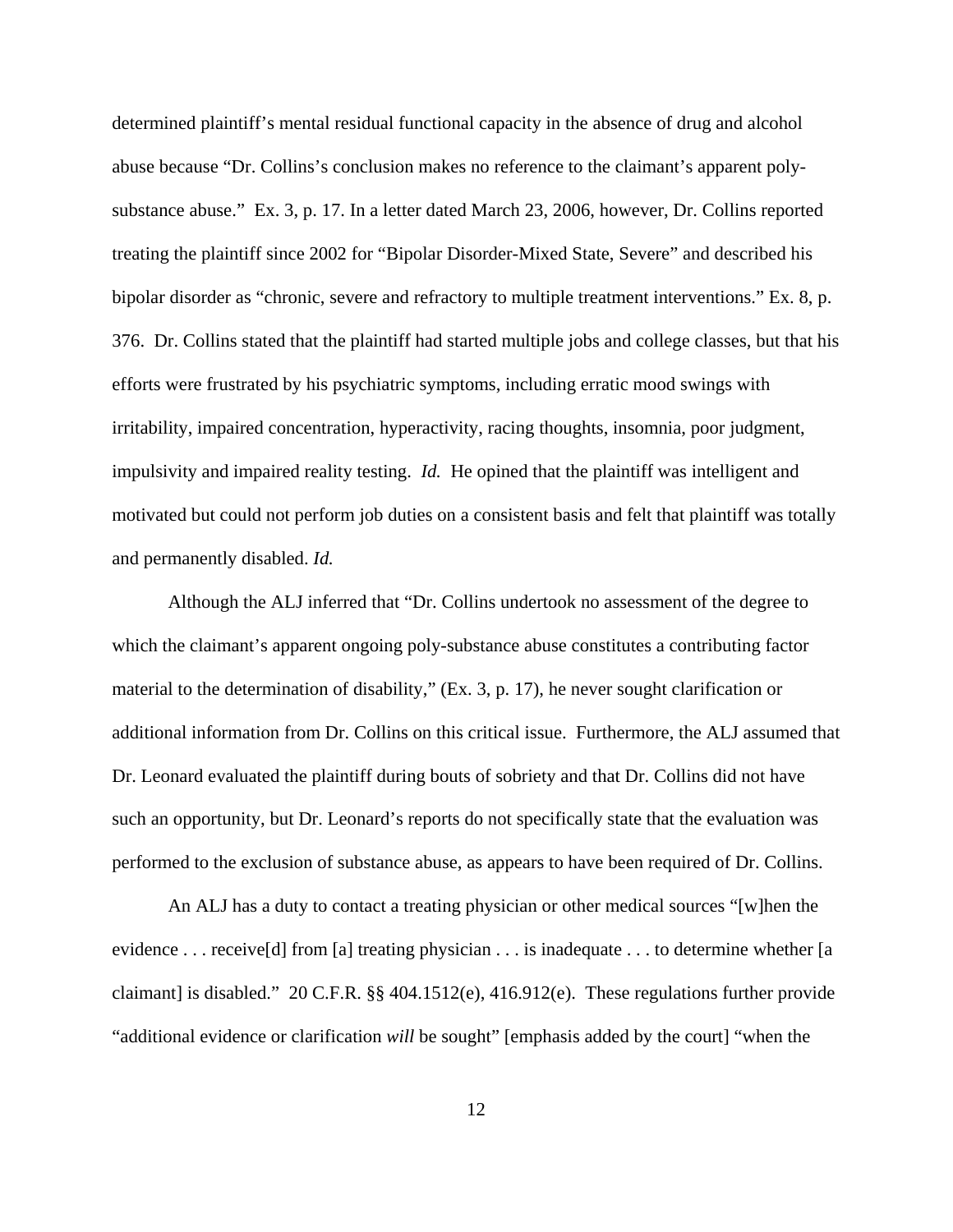report from [a] medical source contains a conflict or ambiguity that must be resolved, the report does not contain all the necessary information, or does not appear to be based on medically acceptable clinical and laboratory diagnostic techniques." 20 C.F.R. §§ 404.1512(2)(1), 416.912(e)(1). Additionally, "[a]n ALJ must consider all the record evidence and cannot 'pick and choose' only the evidence that supports his position.'" *Morgan v. Astrue*, 2010 WL 2697170, \*8 (N.D.Tex. July 7, 2010), citing *Loza v. Apfel*, 219 F.3d 378,393 (5th Cir. 2000).

A treating physician such as Dr. Collins has a unique perspective regarding the plaintiff's abilities, limitations, medical history and diagnosis. Dr. Leonard, an agency physician, saw the plaintiff only twice. The Commissioner argues that Dr. Leonard's "longitudinal perspective" was particularly helpful (Docket 10, p. 9); this argument falls flat in the face of Dr. Collins's perspective as a treating physician since 2002 who saw plaintiff on many occasions, through most of plaintiff's relapses and other illnesses.

 In severe mental illness cases, the Fifth Circuit has held that a plaintiff "is disabled if he can perform work but not enjoy sustained employment because of his condition." *Leidler v. Sullivan*, 885 F.2d 291, 294 (5th Cir. 1989). The plaintiff in *Leidler v. Sullivan*, 885 F.2d 291, 294 (5th Cir. 1989) suffered from paranoid schizophrenia and contended that his psychiatric problems prevented him from retaining employment for more than limited periods of time. The court noted that the plaintiff's difficulties in a job environment were not atypical of the problems encountered by the mentally ill and that "sporadic work history does not conflict with a finding of the onset of disability." *Id.*, at 293-294. Similarly, in this case Dr. Collins reported that the plaintiff's bipolar disorder prevents him from performing job duties on a consistent basis, and his efforts at employment are exacerbated by his psychiatric symptoms. Ex.8, 376. The ALJ found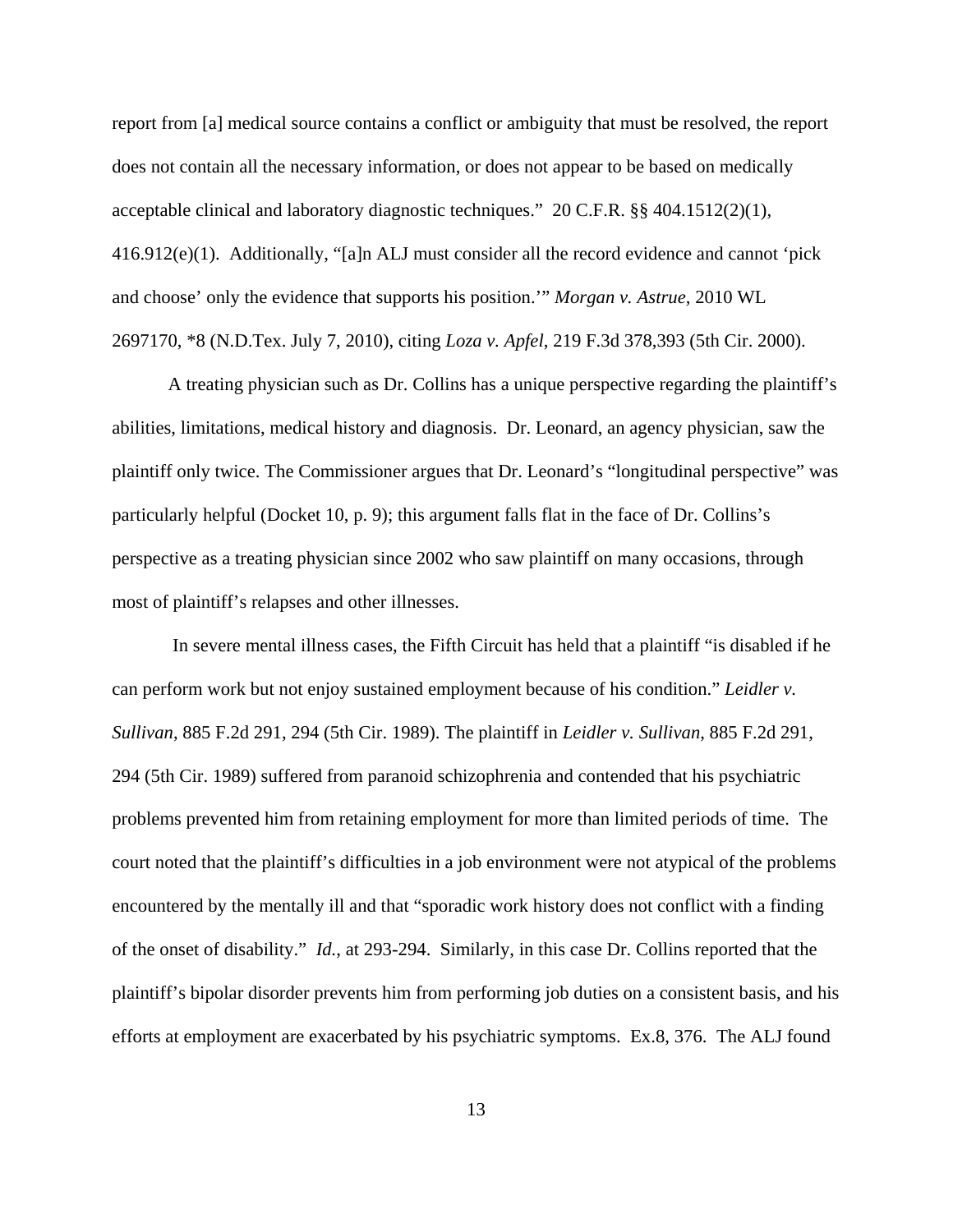that the plaintiff could hold an "unskilled, competitive, remunerative" job but did not address Dr. Collins's opinion that, because of symptoms of his bi-polar disorder, plaintiff could not *sustain* employment.

For an ALJ properly to afford lesser weight to the treating physician's medical opinions he must "perform a detailed analysis of the treating physician's views under the criteria set forth in 20 C.F.R. § 404.1527(d)(2)." *Newton v. Apfel*, 209 F.3d 448, 453 (5th Cir. 2000). The ALJ declined to give the plaintiff's treating physician controlling weight without performing the analysis under *Newton*<sup>24</sup> and he made no attempt to obtain additional information that would have allowed him to evaluate Dr. Collins's opinion with the substance abuse issue clarified, even though the plaintiff was *pro se* and had bi-polar disorder, and his treating physician had an opinion directly opposed to the ultimate decision of the ALJ. As a result, the ALJ's decision is unsupported by substantial evidence and should be remanded for further proceedings.

The ALJ easily could have fully developed the record by seeking a medical source opinion from plaintiff's treating physician regarding his limitations absent the substance abuse. After the plaintiff retained counsel, Dr. Collins submitted a letter and a Psychiatric/Psychological Impairment Questionnaire to the Appeals Council. Ex. 9, p. 450-457. Dr. Collins reported that

<sup>&</sup>lt;sup>24</sup>*Newton* noted the factors that an ALJ must consider before declining to give evidence of a treating physician controlling weight:

<sup>(1)</sup> the physician's length of treatment of the claimant,

<sup>(2)</sup> the physician's frequency of examination,

<sup>(3)</sup> the nature and extent of the relationship

<sup>(4)</sup> the support of the physician's opinion afforded by the medical evidence of record,

<sup>(5)</sup> the consistency of the opinion with the record as a whole, and

<sup>(6)</sup> the specialization of the treating physician.

*See* 20 C.F.R. § 404.1527(d)(2)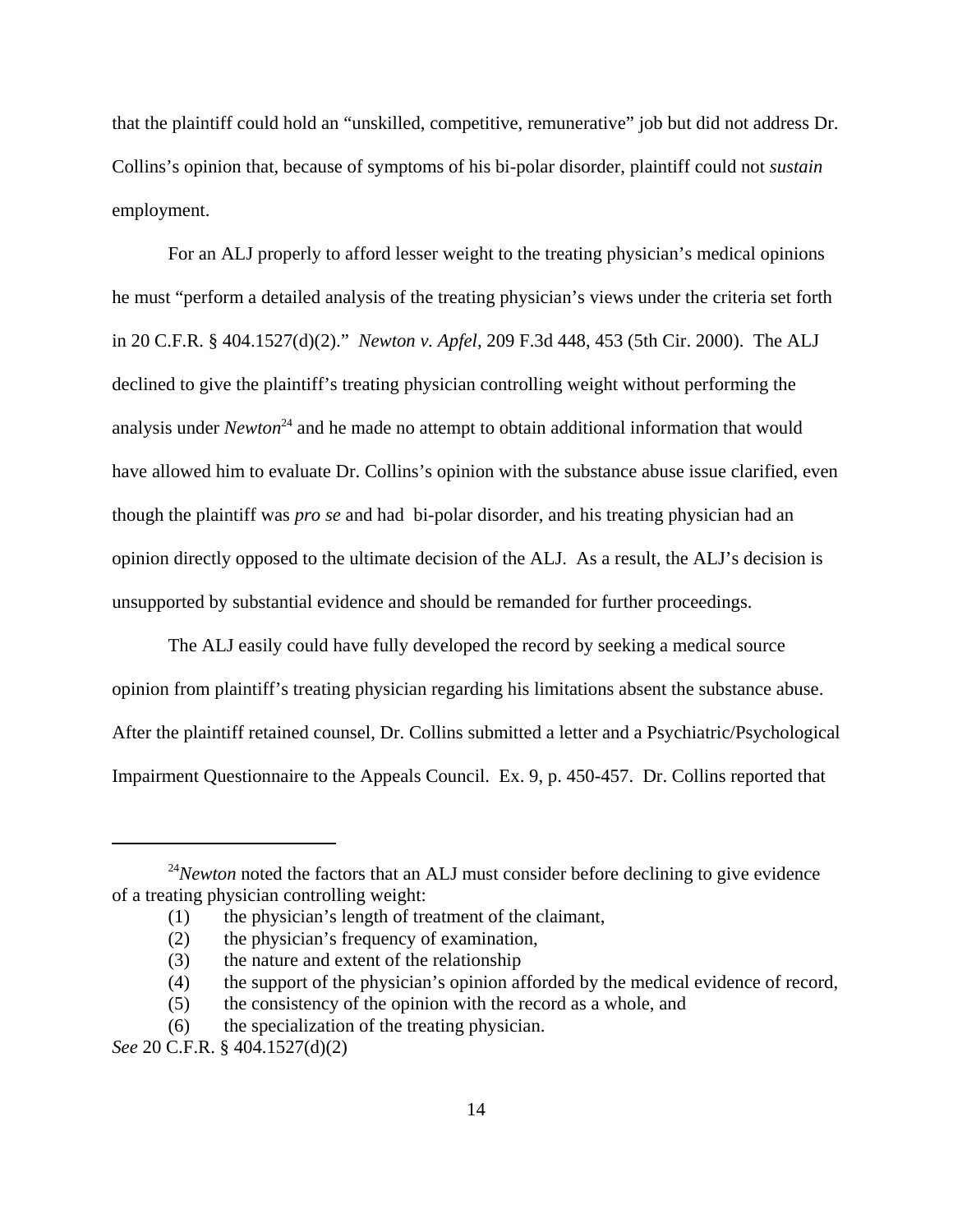the plaintiff had been addicted to substances in the remote past, that "his past drug abuse was a consequence of job stress combined with multiple episodes of bipolar decompensation" and that plaintiff remained disabled. Ex. 9, p. 448. The ALJ's responsibility to develop the record is to "ensure that his decision is an informed decision based upon sufficient facts." *Brock v. Chater*, 84 F.3d 726, 728 (5<sup>th</sup> Cir. 1996).

Relying upon *Brown v. Apfel*, 192 F.3d 492, 496 (5th Cir.1999), the Commissioner argues that the plaintiff – not the Commissioner – has the burden of proving his disability in the absence of drug abuse and alcoholism. Docket 10, p. 8. It is certainly true that the plaintiff has "the burden of establishing disability" for the first four steps of the sequential evaluation procedure. *McKnight v. Astrue*, 340 Fed. Appx. 176, 180 (5th Cir. 2009,) and clearly the ultimate question of disability is one left to the Commissioner. *J.B. ex rel. Barboza v. Astrue*, 2010 WL 3622034, \*2 (D.Mass. September 17, 2010); *Davis v. Califano*, 599 F.2d 1324,1328  $(5<sup>th</sup> Cir. 1979)$ . But it is also true that the ALJ has an affirmative duty to develop the record and to "ensure that his decision is an informed decision based upon sufficient facts." *Brock v. Chater*, 84 F.3d 726, 728 (5th Cir. 1996). The Supreme Court has reminded us that Social Security administrative proceedings are "inquisitorial rather than adversarial." *Sims v. Apfel*, 530 U.S. 103, 111, 120 S.Ct. 2080, 2085 (2000). "It is the ALJ's duty to investigate the facts and develop the arguments both for and against granting benefits . . . ." *Id. See also* Robert W. Pratt, "From the Bench: Social Security Judging," 36 *Litigation* 3, 4 (Spring 2010). The undersigned finds that the ALJ failed to adequately develop the record; at the very least he should have re-contacted the treating physician for clarification as to whether Dr. Collins's opinion encompassed the plaintiff's poly-substance addiction.